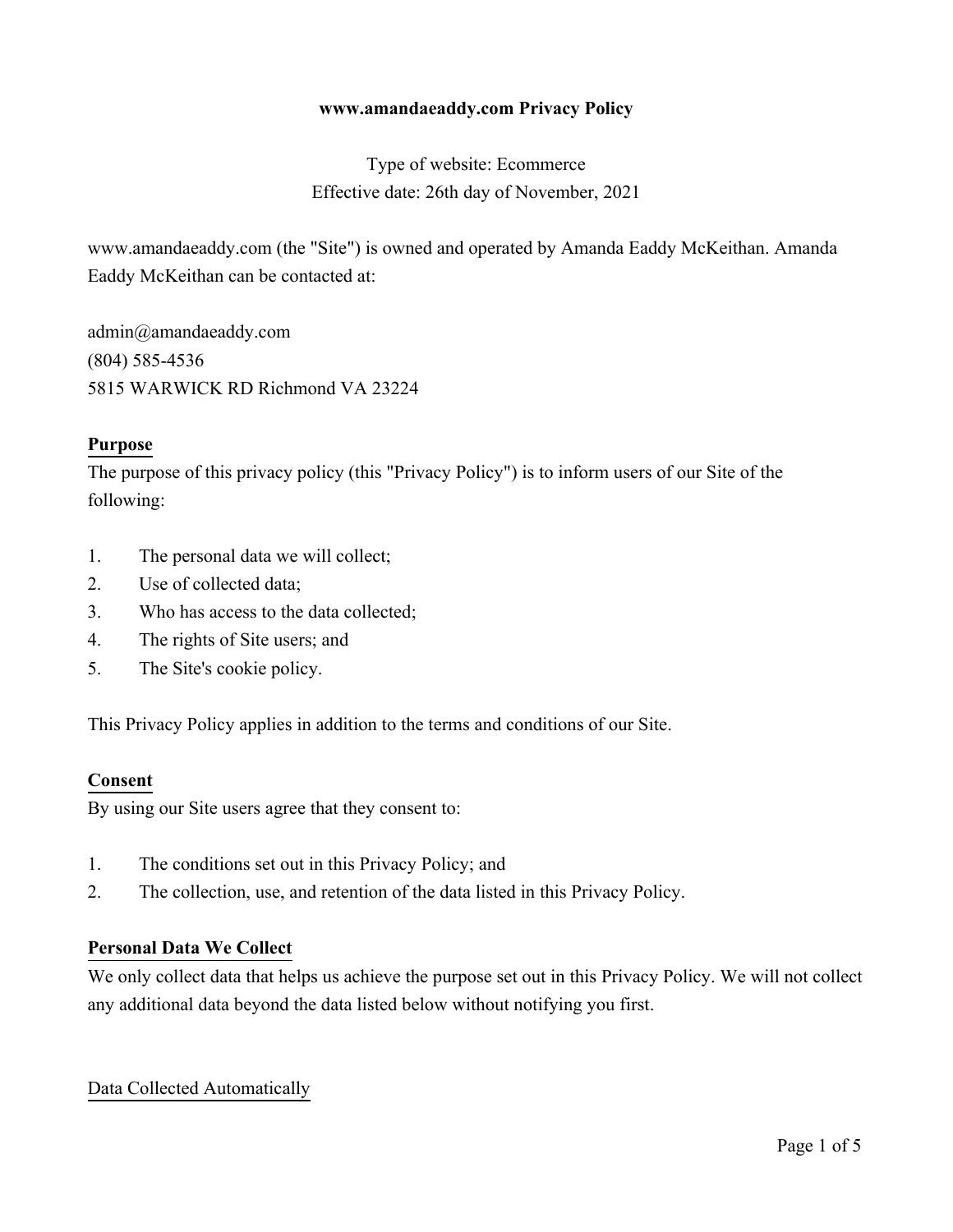When you visit and use our Site, we may automatically collect and store the following information:

- 1. Clicked links; and
- 2. Content viewed.

# Data Collected in a Non-Automatic Way

We may also collect the following data when you perform certain functions on our Site:

- 1. First and last name;
- 2. Email address; and
- 3. Payment information.

This data may be collected using the following methods:

1. Creating an account.

# **How We Use Personal Data**

Data collected on our Site will only be used for the purposes specified in this Privacy Policy or indicated on the relevant pages of our Site. We will not use your data beyond what we disclose in this Privacy Policy.

The data we collect automatically is used for the following purposes:

1. Statistics.

The data we collect when the user performs certain functions may be used for the following purposes:

1. Communication.

### **Who We Share Personal Data With**

### Employees

We may disclose user data to any member of our organization who reasonably needs access to user data to achieve the purposes set out in this Privacy Policy.

### Other Disclosures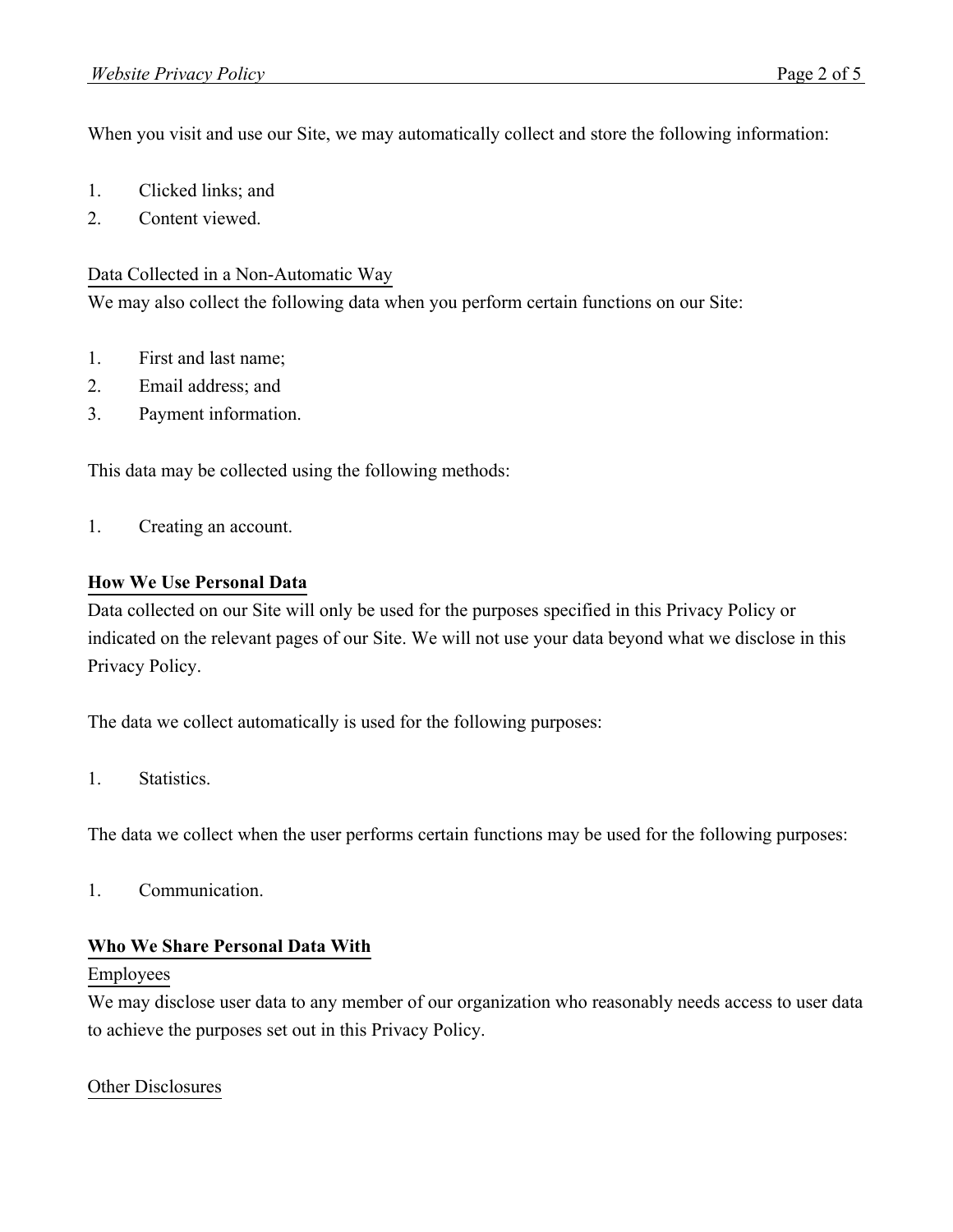We will not sell or share your data with other third parties, except in the following cases:

- 1. If the law requires it;
- 2. If it is required for any legal proceeding;
- 3. To prove or protect our legal rights; and
- 4. To buyers or potential buyers of this company in the event that we seek to sell the company.

If you follow hyperlinks from our Site to another Site, please note that we are not responsible for and have no control over their privacy policies and practices.

# **How Long We Store Personal Data**

User data will be stored until the purpose the data was collected for has been achieved.

You will be notified if your data is kept for longer than this period.

# **How We Protect Your Personal Data**

In order to protect your security, we use the strongest available browser encryption and store all of our data on servers in secure facilities. All data is only accessible to our employees. Our employees are bound by strict confidentiality agreements and a breach of this agreement would result in the employee's termination.

While we take all reasonable precautions to ensure that user data is secure and that users are protected, there always remains the risk of harm. The Internet as a whole can be insecure at times and therefore we are unable to guarantee the security of user data beyond what is reasonably practical.

### **Children**

We do not knowingly collect or use personal data from children under 13 years of age. If we learn that we have collected personal data from a child under 13 years of age, the personal data will be deleted as soon as possible. If a child under 13 years of age has provided us with personal data their parent or guardian may contact our privacy officer.

# **How to Access, Modify, Delete, or Challenge the Data Collected**

If you would like to know if we have collected your personal data, how we have used your personal data, if we have disclosed your personal data and to who we disclosed your personal data, or if you would like your data to be deleted or modified in any way, please contact our privacy officer here: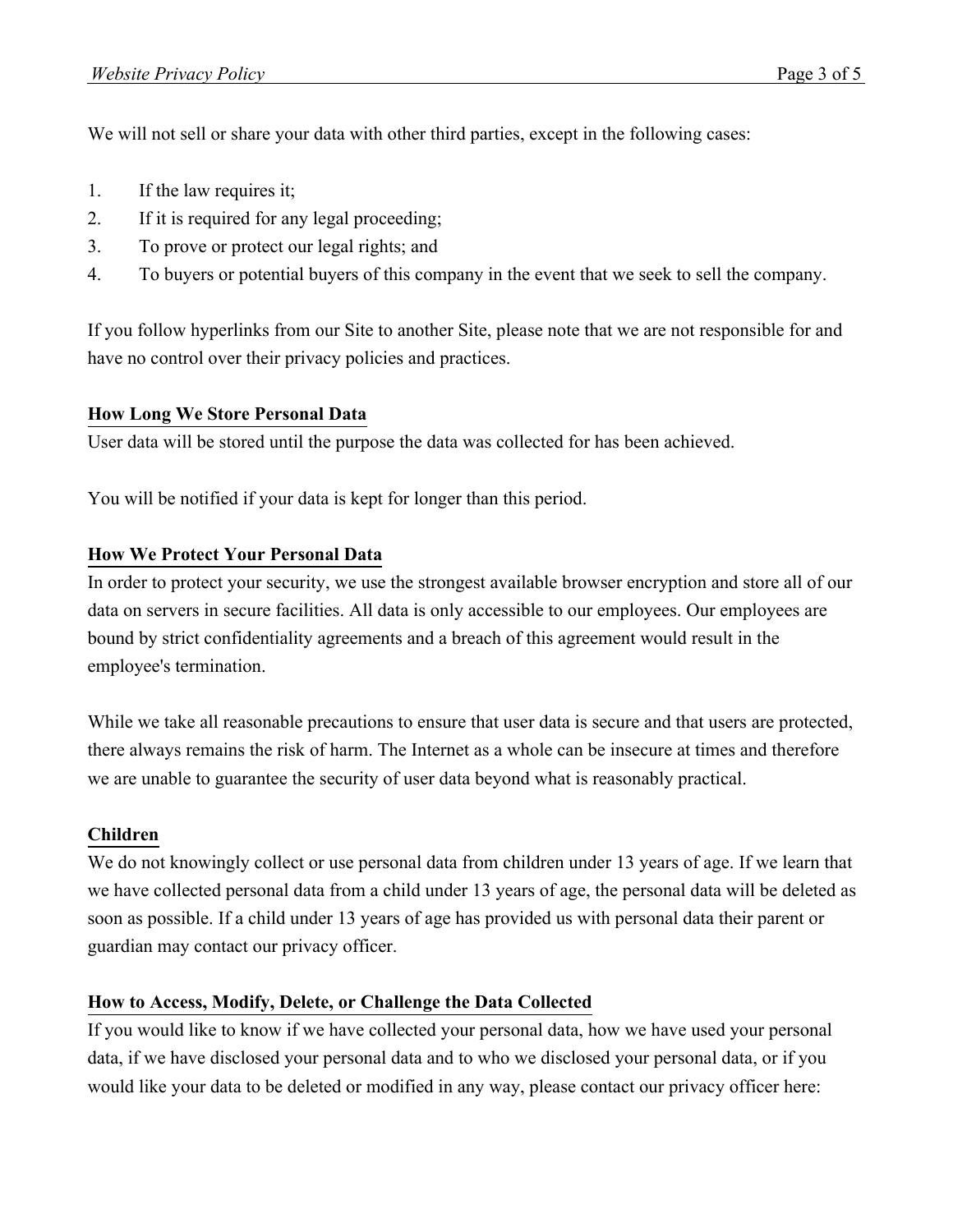Amanda McKeithan amanda@amandaeaddy.com (804) 585-4536 5815 WARWICK RD Richmond VA 23224

# **Do Not Track Notice**

Do Not Track ("DNT") is a privacy preference that you can set in certain web browsers. We do not track the users of our Site over time and across third party websites and therefore do not respond to browser-initiated DNT signals.

# **Cookie Policy**

A cookie is a small file, stored on a user's hard drive by a website. Its purpose is to collect data relating to the user's browsing habits. You can choose to be notified each time a cookie is transmitted. You can also choose to disable cookies entirely in your internet browser, but this may decrease the quality of your user experience.

We use the following types of cookies on our Site:

1. Functional cookies

Functional cookies are used to remember the selections you make on our Site so that your selections are saved for your next visits;

2. Analytical cookies

Analytical cookies allow us to improve the design and functionality of our Site by collecting data on how you access our Site, for example data on the content you access, how long you stay on our Site, etc; and

3. Targeting cookies

Targeting cookies collect data on how you use the Site and your preferences. This allows us to personalize the information you see on our Site for you.

# **Modifications**

This Privacy Policy may be amended from time to time in order to maintain compliance with the law and to reflect any changes to our data collection process. When we amend this Privacy Policy we will update the "Effective Date" at the top of this Privacy Policy. We recommend that our users periodically review our Privacy Policy to ensure that they are notified of any updates. If necessary, we may notify